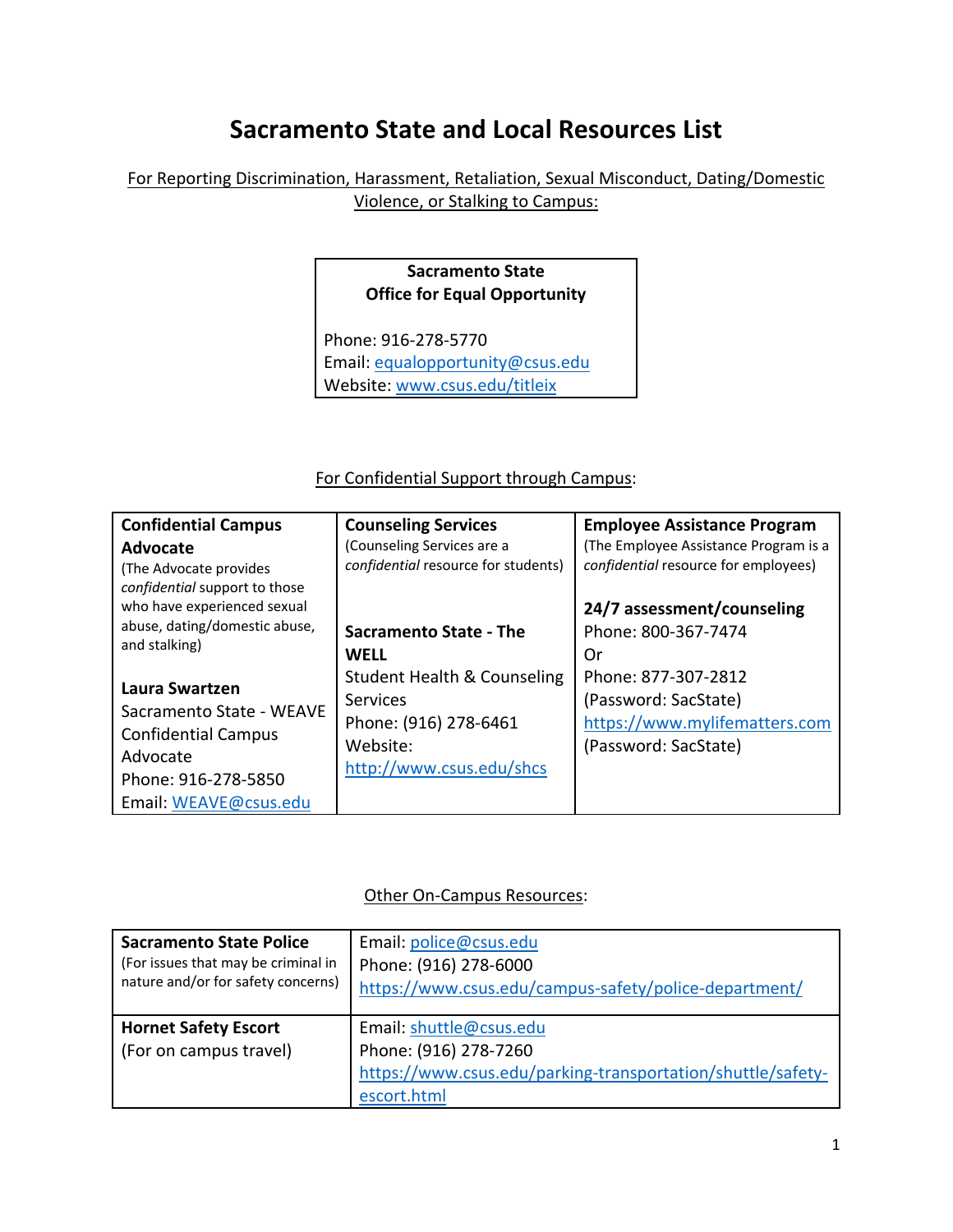| <b>Women's Resource Center</b>                                       | Email: wrc@csus.edu                 |
|----------------------------------------------------------------------|-------------------------------------|
|                                                                      | Phone: 916-278-7388                 |
|                                                                      | http://www.csus.edu/wrc/            |
| <b>Multi-Cultural Center</b>                                         | Email: mcc@csus.edu                 |
|                                                                      | Phone: 916-278-6101                 |
|                                                                      | http://www.csus.edu/mcc/            |
|                                                                      |                                     |
| <b>PRIDE Center</b>                                                  | Email: pride@csus.edu               |
|                                                                      | Phone: 916-278-8720                 |
|                                                                      | http://www.csus.edu/pride/          |
|                                                                      |                                     |
|                                                                      |                                     |
| <b>Services to Students with</b>                                     | Email: sswd@csus.edu                |
| <b>Disabilities</b>                                                  | Phone: 916-278-6955                 |
|                                                                      | http://www.csus.edu/sswd/           |
| <b>Veterans Success Center</b>                                       | Email: vets@csus.edu                |
|                                                                      | Phone: 916-278-6733                 |
|                                                                      | http://www.csus.edu/vets/           |
| <b>ASI Legal Services</b>                                            | (Associated Students, Inc)          |
| (Free legal advice for students)                                     | https://asi.csus.edu/post/legal-aid |
| <b>Parents &amp; Families Program</b>                                | Email: parentsfamilies@csus.edu     |
| (Resources for parents of students<br>or students who are parenting) | Phone: 916-278-4353                 |

## Off-Campus Resources:

| Local Police - City of      | Sacramento Police Department                |
|-----------------------------|---------------------------------------------|
| <b>Sacramento</b>           | 5770 Freeport Boulevard, Suite 100          |
|                             | Sacramento, CA 95822                        |
|                             | Email: commresponse@pd.cityofsacramento.org |
|                             | Non-emergency: 916-264-5471                 |
|                             | Emergency: 9-1-1                            |
| <b>WEAVE</b>                | Email: info@weaveinc.org                    |
| *24/7 Support*              | Phone: 916-920-2952                         |
| (Advocacy services for      | http://www.weaveinc.org/                    |
| anyone who has              |                                             |
| experienced sexual assault, |                                             |
| domestic/dating violence,   |                                             |
| or stalking)                |                                             |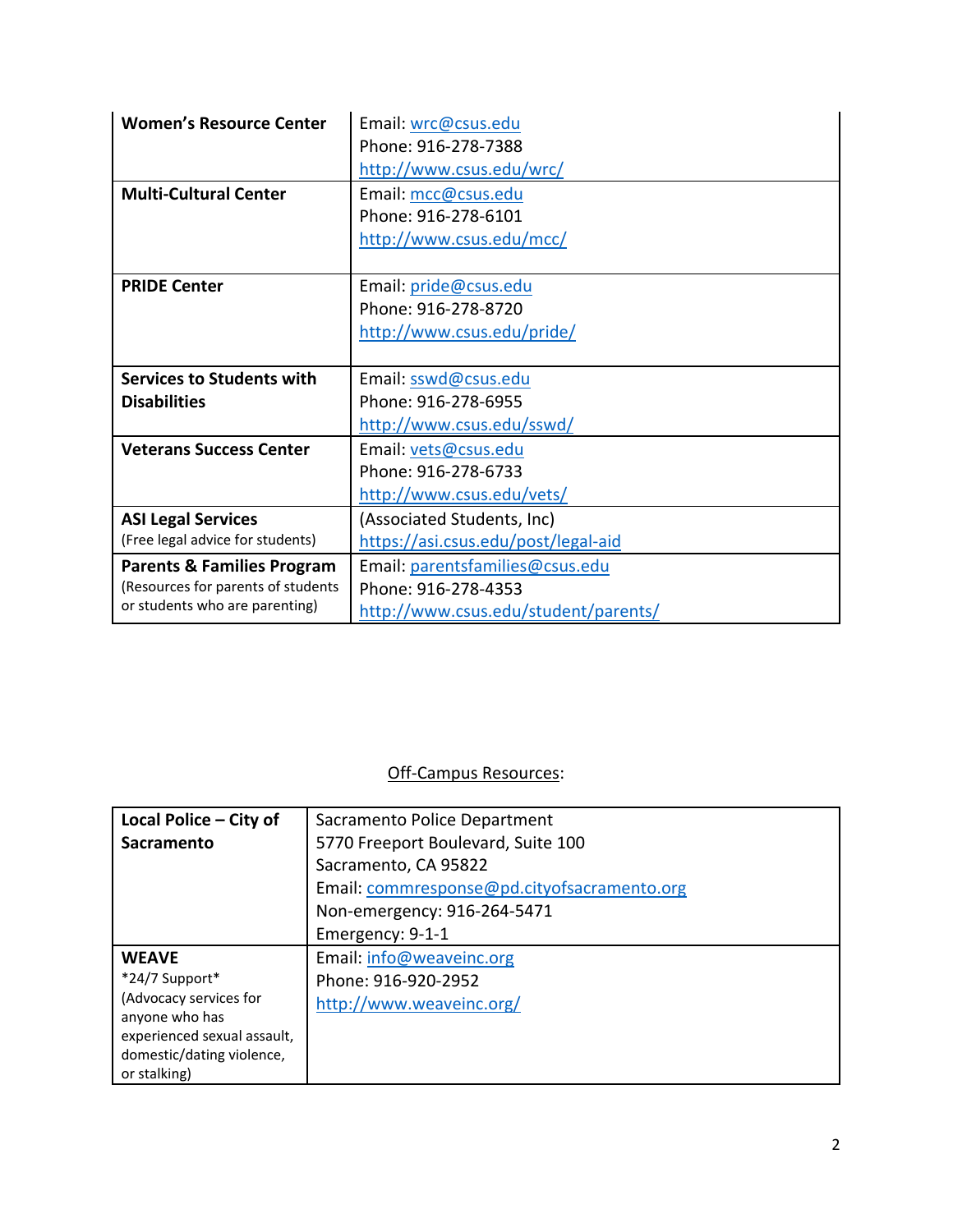| A Community for                                          | Phone: 916-728-7210                                     |
|----------------------------------------------------------|---------------------------------------------------------|
| Peace                                                    | https://acommunityforpeace.org/                         |
| (Crisis Center for anyone                                |                                                         |
| who has experienced                                      |                                                         |
| domestic violence or sexual                              |                                                         |
| assault)                                                 |                                                         |
| <b>My Sister's House</b><br>(Services for Asian, Pacific | Email: info@my-sisters-house.org<br>Phone: 916-428-3271 |
| Islander, and other                                      |                                                         |
| underserved women and                                    | http://www.my-sisters-house.org/                        |
| children who have                                        |                                                         |
| experienced sexual assault,                              |                                                         |
| domestic violence, or                                    |                                                         |
| human trafficking)<br><b>National Domestic</b>           | Phone: 1-800-7999-SAFE (7233)                           |
| <b>Violence Hotline</b>                                  | https://www.thehotline.org/                             |
| <b>National Sexual</b>                                   | Online chat: https://hotline.rainn.org/online           |
| <b>Assault Hotline</b>                                   | Phone: 1-800-656-HOPE (4673)                            |
|                                                          | https://www.rainn.org/                                  |
| <b>One Father's Love</b>                                 | http://onefatherslove.com/domesticviolence.aspx         |
| (List of local domestic                                  |                                                         |
| violence shelters)                                       |                                                         |
| <b>Deaf SAFE</b>                                         | Email: info@norcalcenter.org                            |
| (Accessible support for Deaf                             | Phone: (916) 349-7500                                   |
| persons who have                                         | https://www.norcalcenter.org/deafsafe/                  |
| experienced sexual assault)                              |                                                         |
| <b>Sacramento Regional</b>                               | (916) 875-HOPE (4673)                                   |
| <b>Family Justice Center</b>                             | http://www.hopethriveshere.org/                         |
| (Free confidential services<br>for anyone who has        |                                                         |
| experienced domestic                                     |                                                         |
| violence, elder abuse,                                   |                                                         |
| human trafficking, sexual                                |                                                         |
| assault, or child abuse)                                 |                                                         |
| <b>Sacramento LGBT</b>                                   | Email: info@saccenter.org                               |
| Center                                                   | Phone: (916) 442-0185                                   |
|                                                          | https://saccenter.org/                                  |
| <b>Sierra Health</b>                                     | Email: impact@shfcenter.org                             |
| <b>Foundation Mental</b>                                 | Phone: 916-993-7701                                     |
| <b>Health Respite Service</b>                            | http://www.shfcenter.org/rpc/programs                   |
| <b>Programs</b>                                          |                                                         |
| <b>Sacramento County</b>                                 | Phone: 1-888-881-4881 or (916) 875-1055                 |
| <b>Mental Health Crisis</b>                              |                                                         |
| Intervention (24/7)                                      |                                                         |